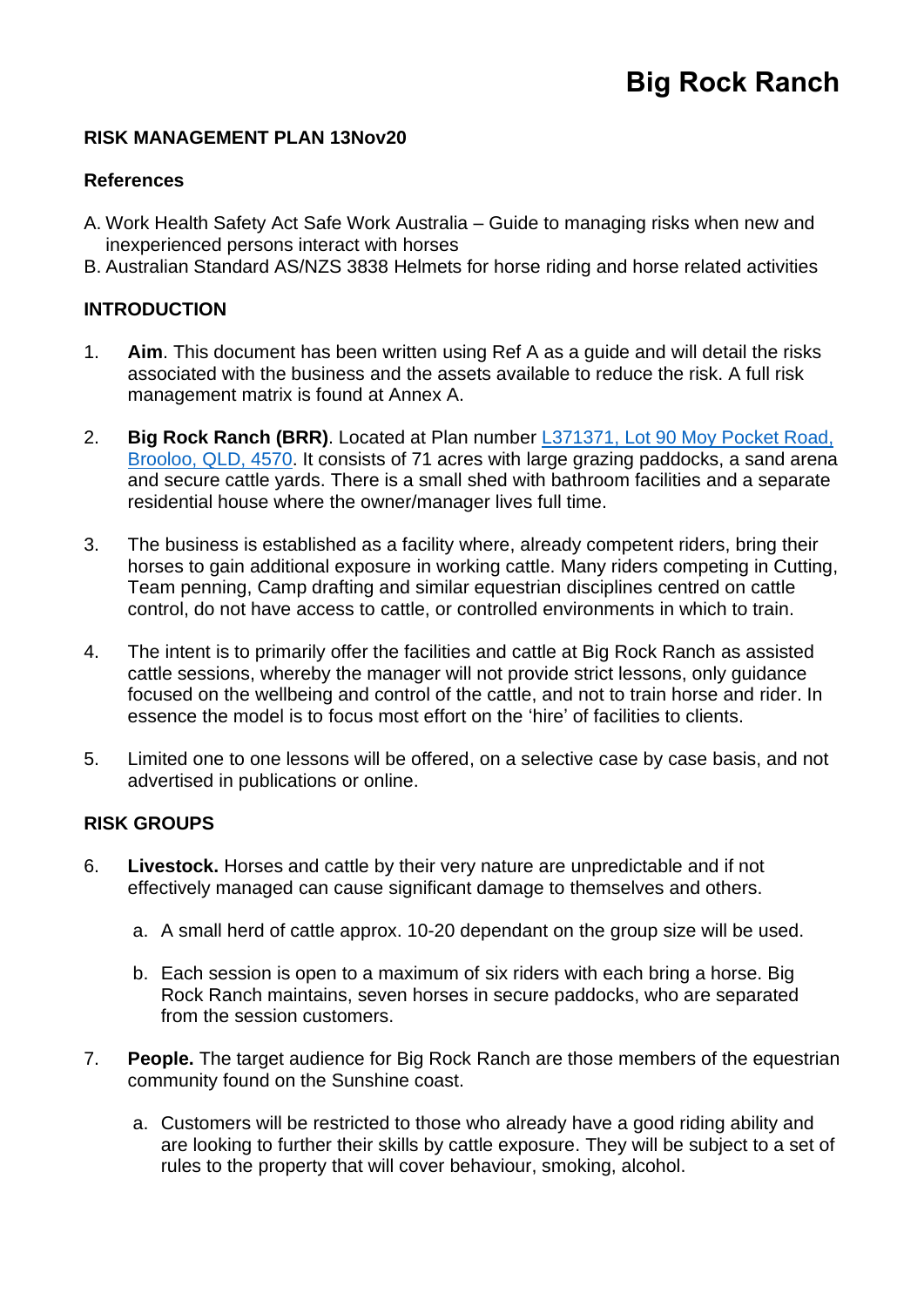- b. Minors will be limited to between the ages of 9-18 years of age and will only be accepted under the direct care of their riding parent or guardian.
	- i. A minor is required to wear a helmet in accordance with Ref B. at all times while riding.
- c. Exceptions to 7.a and 7.b are for the conduct of one to one riding lessons, specifically they will not be expected to have a good riding ability and that their parent or guardian will not be required to ride.
- d. Spectators are the responsibility of the riding member who has invited them to watch. There will be no unattended minors as spectators. The spectator location is identified and clearly marked with no spectators being allowed access to the riding arena while the session is active.
- 8. **Facilities or Equipment.** Big Rock Ranch has been designed and the lay out considered with zones identified to separate or control pedestrians' vehicles, horses and cattle. Annex B shows a plan of the facility.
	- a. Sand arena. The sand arena is purpose built with good gravel drainage and a thick sand topping. This topping provides a stable platform for horses to move at speed and a soft landing to reduce impacts.
	- b. Float and vehicle parking. Float parking is allocated next to the sand arena. It is clearly marked with signage and identified in online and hard copy documentation. There is sufficient space for five floats and tow vehicle to park next each other and allow for horses to be secured to the side.
	- c. Small Shed. A small structure has been established with a bathroom for customer use. There is tea and coffee facilities and a fridge for storing cold drinks. However due to the short duration of sessions it is not anticipated to be used extensively.
	- d. Wash bay / area. A water tank, pump and hose is located next to the riding arena. The hose is secured to a plastic mount when not in use. Customers can secure their horse safely externally to the arena on the wooden rails and was their horse after a session if desired.
	- e. Access Road / Tracks. The property is accessed from the sealed tarmac Moy Pocket road, on to an unnamed dirt track.
	- f. Fences. The property has a mixture of electric tape, wooden rails, metal cattle panels and barb wire. Barb wire is restricted to the paddock areas where horses and or people are not usually accessing. The front horse paddocks near to the property entry, parking and riding arena are primarily electric tape.
- 9. **Environmental.** The Mary Valley, being on the sunshine coast, is subjected to a variety of temperatures and weather.
	- a. Storms. High risk storms are occasionally experienced in the near region.
	- b. Extremes of temperature. High temperatures can be experienced on the Sunshine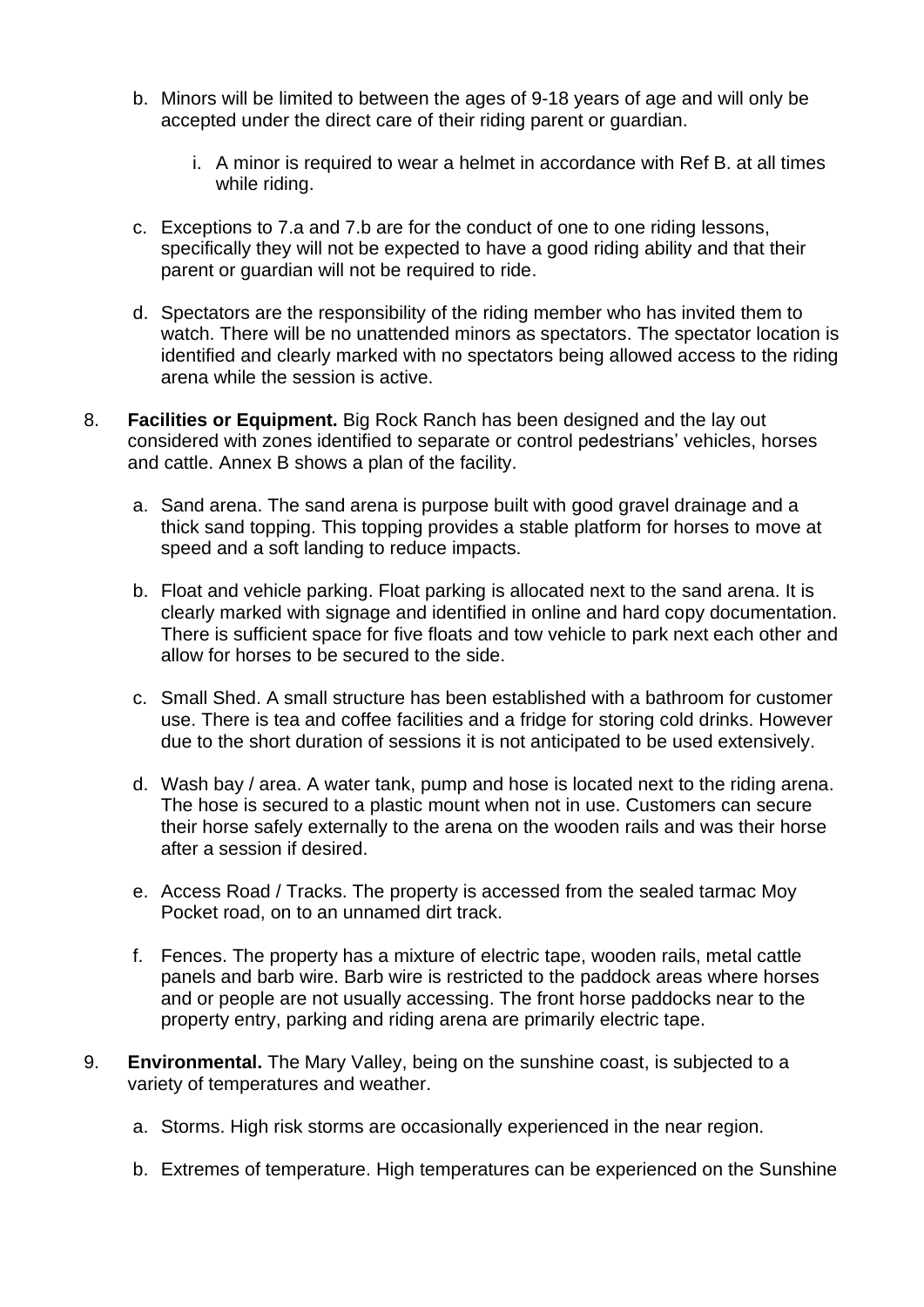coast, particularly seasonally during the months of November to February.

c. Bush Fire. The region experiences an annual high-risk fire season. Big Rock Ranch regularly maintains a good situational awareness of current conditions and actively works to reduce residual material that could burn.

## **RISK MITIGATION**

- 10. **Experience and Training.** The manager has been involved in the equestrian industry as a competitor, instructor, and staff member since 1982. She has a wide exposure to different equine styles having worked in the racing industry, riding schools in the UK, Commercial Beach tour guiding and seven years a volunteer for the Gympie horse and Rodeo Association as the Treasurer.
	- a. The manager will maintain a current registered First Aid qualification.
	- b. Professional development training is regularly sought to continue to develop a deep understanding of equestrian events.
- 11. **Equipment**. A first aid kit is secured at the entry to the sand arena and its location included in the safety briefing. A list of its contents is found at Annex C
- 12. **Procedural**. In order to ensure the orderly and safe conduct of the session a number of procedures will be adhered to.
	- a. A safety brief at the start of each session will be conducted by the manager to all session participants and spectators.
	- b. Facility zones and direction of travel for cattle in to and from the arena are identified at Annex B.
	- c. Incident management and recording will be recorded and available for review in hard copy.

### **RISK ADMINISTRATION**

- 13. **Documentation.** The primary document for the control and management of risk is this Risk Plan. It will be updated Annually and adhoc amendments made when a risk is identified. In addition the following documents will be maintained.
	- a. Incident register. An incident register is maintained to include realised and near miss risks. This hard copy register is maintained by the manager and collocated with the session sign in forms.
	- b. Sign in form. Every rider is required to complete and sign a form, prior to the start of the sessions. This document consists of a liability waiver, an acknowledgement of the session rules, a horse health and medical wellbeing declaration (COVID). A copy of the form is shown at Annex D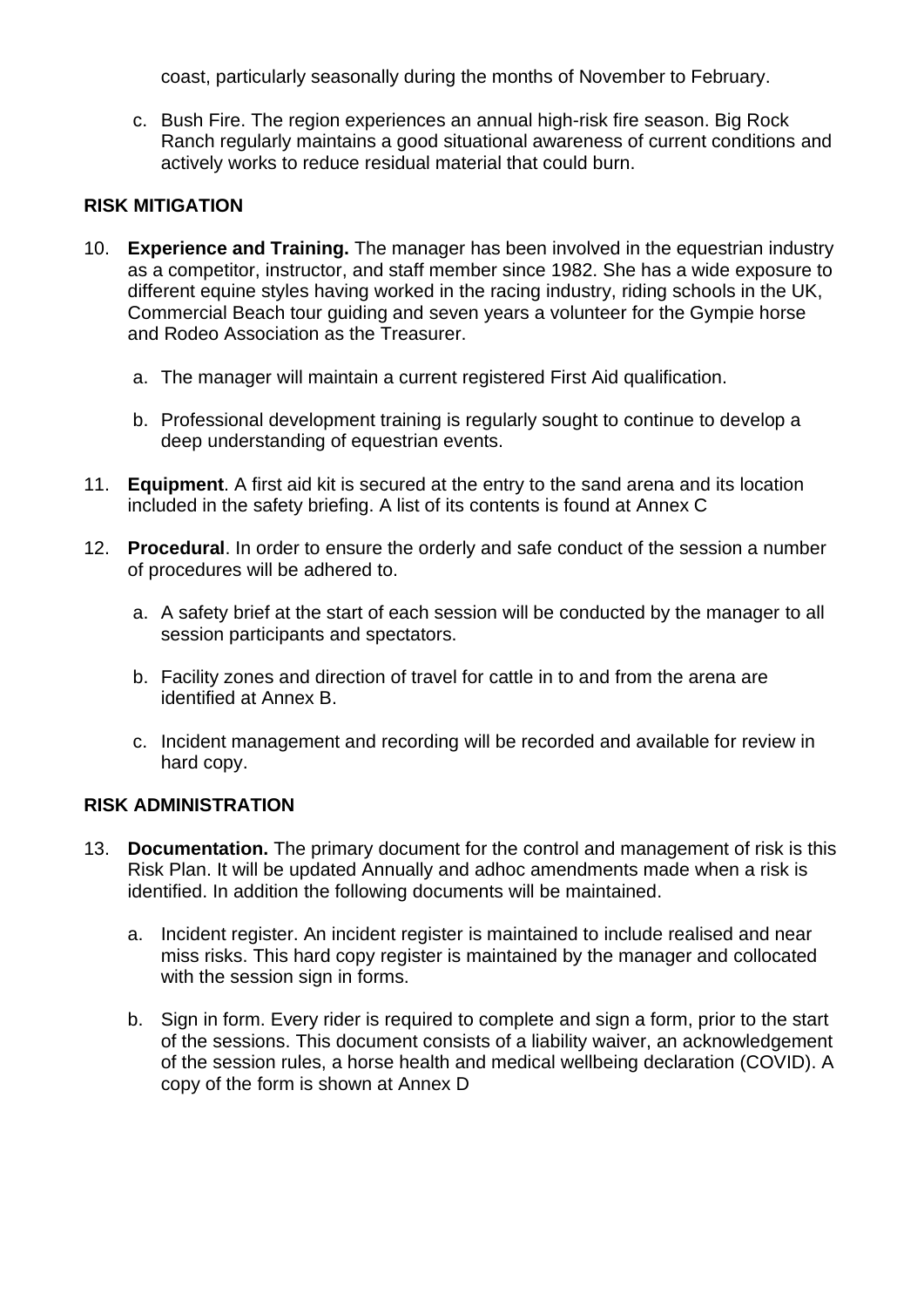### **Annex A to Big Rock Ranch RISK MANAGEMENT PLAN 13Nov20**

### **Risk Management Matrix**

**Very Likely –** A regularly occurring event, expected to happen. **Likely** – An event that could happen.

**Unlikely** – An event not expected and not often happening.

**Very Unlikely** – An improbable event that would not happen during ordinary conduct of business.

**Critical** – Death or very serious injury or large-scale damage to property **Major** – Injury requiring immediate medical attention or significant damage

to property.

**Minor –** Bruising or sprain not requiring medical attention **Negligible** – No injury or damage

caused

### Risk Rating

|            | V.Likely | ∟ikely | Unlikely | V.Unlikely |
|------------|----------|--------|----------|------------|
| Critical   |          |        |          |            |
| Major      |          |        |          |            |
| Minor      |          |        |          |            |
| Negligible |          |        |          |            |

| <b>Risk Group</b> | <b>Risk</b>                           | <b>Risk</b><br>Rating | <b>Risk Mitigation</b>                                                                                                                                                                                                                                                                                                                                                                                                             | Residual<br><b>Risk</b> |
|-------------------|---------------------------------------|-----------------------|------------------------------------------------------------------------------------------------------------------------------------------------------------------------------------------------------------------------------------------------------------------------------------------------------------------------------------------------------------------------------------------------------------------------------------|-------------------------|
| Livestock         | Being Crushed / Trodden on by a horse | 3                     | BRR wavier signed prior to session start<br>Participant is to be of appropriate standard<br>to attend BRR session<br>Manager will observe rider ability and<br>intervene if standard low<br>No dismounted persons in arena unless<br>immediately mounting or dismounting horse<br>Limit participants to a maximum of six to<br>allow space in arena and parking area.<br>Participants always required to wear<br>enclosed footwear |                         |
|                   | Aggressive horse behaviour            | 2                     | No Stallions allowed at BRR<br>Red tail ribbons to be warn aggressive<br>horses.<br>Riders responsible for conduct of their horse<br>during session                                                                                                                                                                                                                                                                                |                         |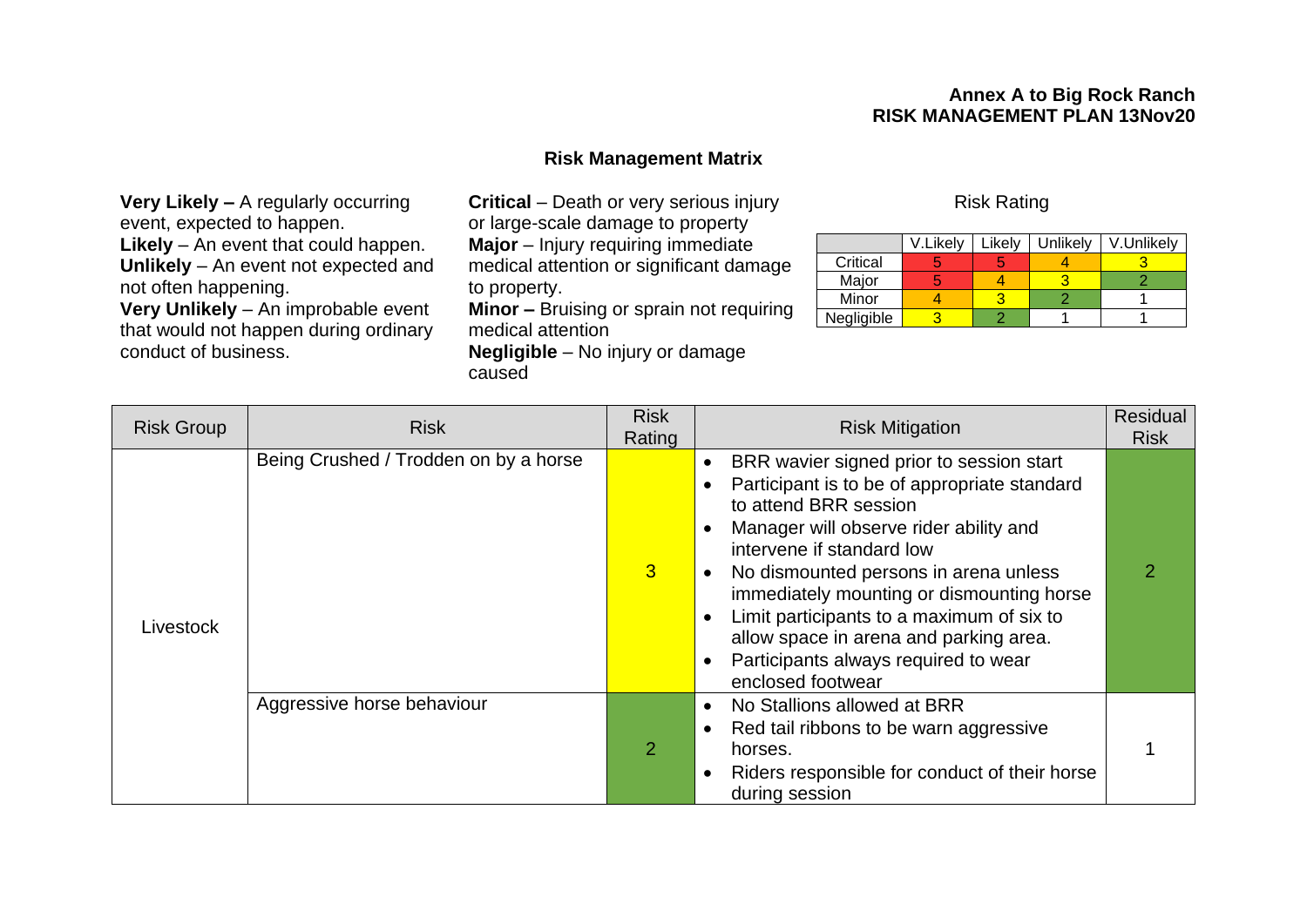|           | Loose Horse                                  | 1              | Horse not to be ridden until in Arena<br>Arena gate to remain closed at all times<br>Horses to be supervised at all times while<br>tied to hitching rails or floats                                            | 1              |
|-----------|----------------------------------------------|----------------|----------------------------------------------------------------------------------------------------------------------------------------------------------------------------------------------------------------|----------------|
|           | <b>Loose Cattle</b>                          | $\mathbf 1$    | Arena gate to remain closed at all times<br>$\bullet$                                                                                                                                                          | 1              |
| Livestock | Rider loses control of horse                 | $\overline{3}$ | Riders to confirm ability and experience<br>$\bullet$<br>Riders to only ride in arena<br>No excessive pressure on horses or cattle                                                                             | $\overline{3}$ |
|           | Infection from illness                       | $\mathbf 1$    | Riders to bring own feed buckets<br>$\bullet$<br>Riders to bring own water buckets<br>Manure scoop and collect box provided<br>Horse Health declaration to be signed by all<br>riders prior to session start   | 1              |
|           | Fall / slip of horse                         | $\overline{3}$ | Riding surface checked and raked/levelled<br>prior to session start<br>Sand maintenance conducted monthly<br>Low tempo/pressure riding required and<br>enforced by manager                                     | $\overline{2}$ |
|           | Improper restraint / handling of horses      | $\overline{3}$ | Horse supervised while tied up<br>$\bullet$<br>Riders to hold ropes correctly to avoid<br>entanglement                                                                                                         | $\overline{2}$ |
|           | Horse / Rider / Cow / Fence collision        | $\overline{3}$ | Safety and expectations brief to detail<br>speed of movement allowed by horses<br>Manager to monitor riding and intervene                                                                                      | 1              |
|           | Injury to Horse or cattle                    | $\overline{2}$ | First aid kit at arena gate<br>$\bullet$<br>Manager on site and first aid trained<br>Local vet phone number stored in managers<br>phone and immediately available                                              | $\overline{2}$ |
|           | Horse / Cattle causing damage to<br>vehicles | $\overline{2}$ | Riders responsible for control of horses<br>$\bullet$<br>Cattle to remain in arena or cattle pens<br>Gates to remain closed<br>Vehicles to only park where directed<br>Horses not to be ridden in parking area | 1              |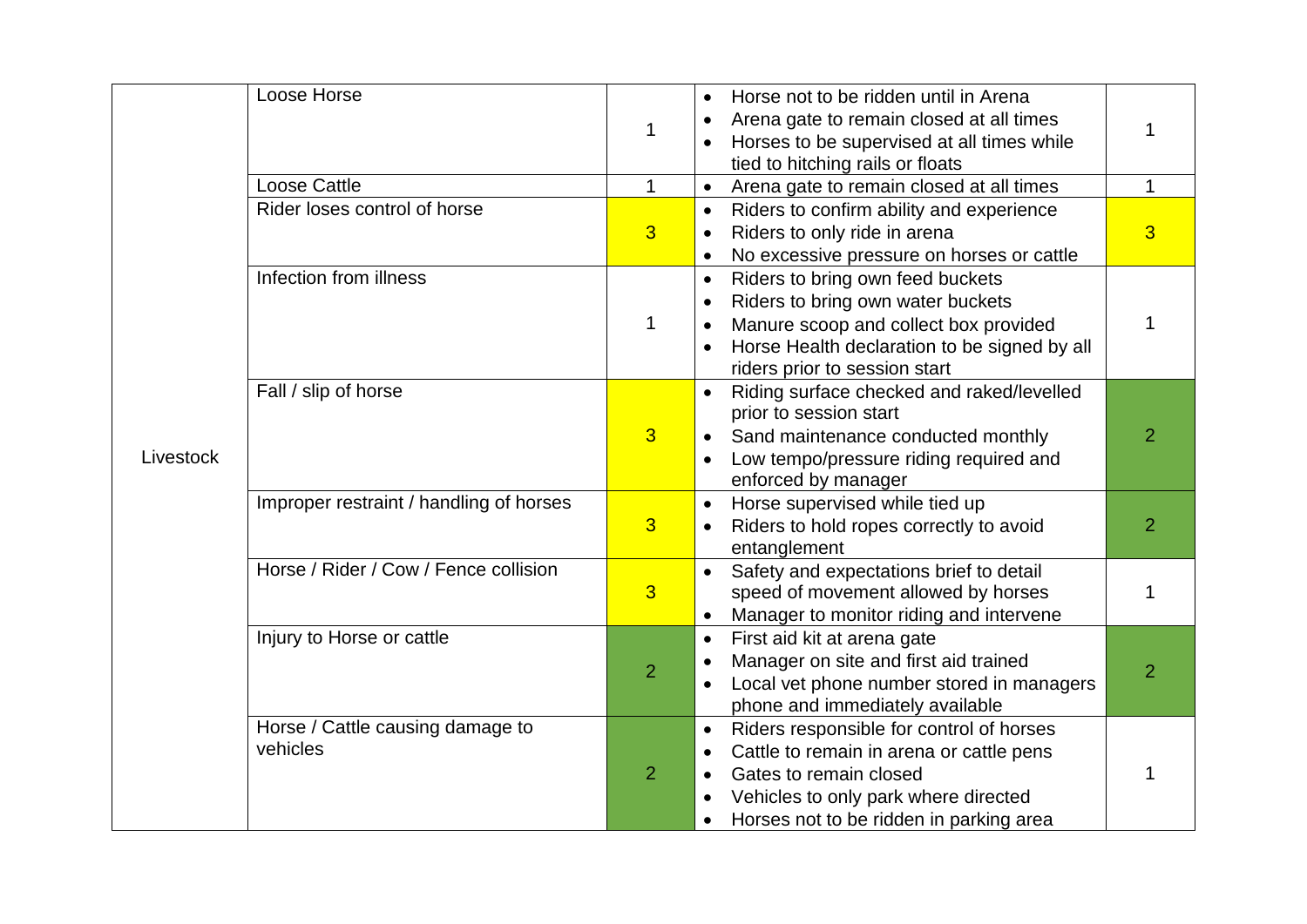| People | Dismounted people in the arena                 |                | Safety and expectations brief to include<br>$\bullet$<br>rules and spectators behaviour<br>requirements<br>Spectator area to be designated<br>Mounting block to be placed immediately on<br>entry to arena<br>Riders to mount or dismount immediately on<br>entry or exit from arena.<br>Manager to be onsite and control entry to<br>and from arena.    |  |
|--------|------------------------------------------------|----------------|----------------------------------------------------------------------------------------------------------------------------------------------------------------------------------------------------------------------------------------------------------------------------------------------------------------------------------------------------------|--|
|        | Anti-social behaviour of participants          | 1              | Smoking policy<br>$\bullet$<br><b>BRR Rules</b><br>Session safety and expectations brief<br>Manager onsite at all times during session<br>and will monitor and intervene if required                                                                                                                                                                     |  |
|        | Manager unable to be present during<br>session | $\overline{2}$ | Session will stop, riders immediately<br>$\bullet$<br>dismount and secure horses. If session<br>unable to restart, consider reschedule/<br>refund policy.                                                                                                                                                                                                |  |
|        | Infection from illness                         | $\overline{2}$ | Hand sanitiser provided by BRR at entry to<br>sand arena<br>Social distancing enforced<br>Limit on participant numbers to six riders<br>and 10 spectators. (Unless Gov Guidance<br>reduces)<br>Medical record declaration signed by riders<br>and spectators prior to session start<br>Declarations retained by BRR for tracing<br>purposes if required. |  |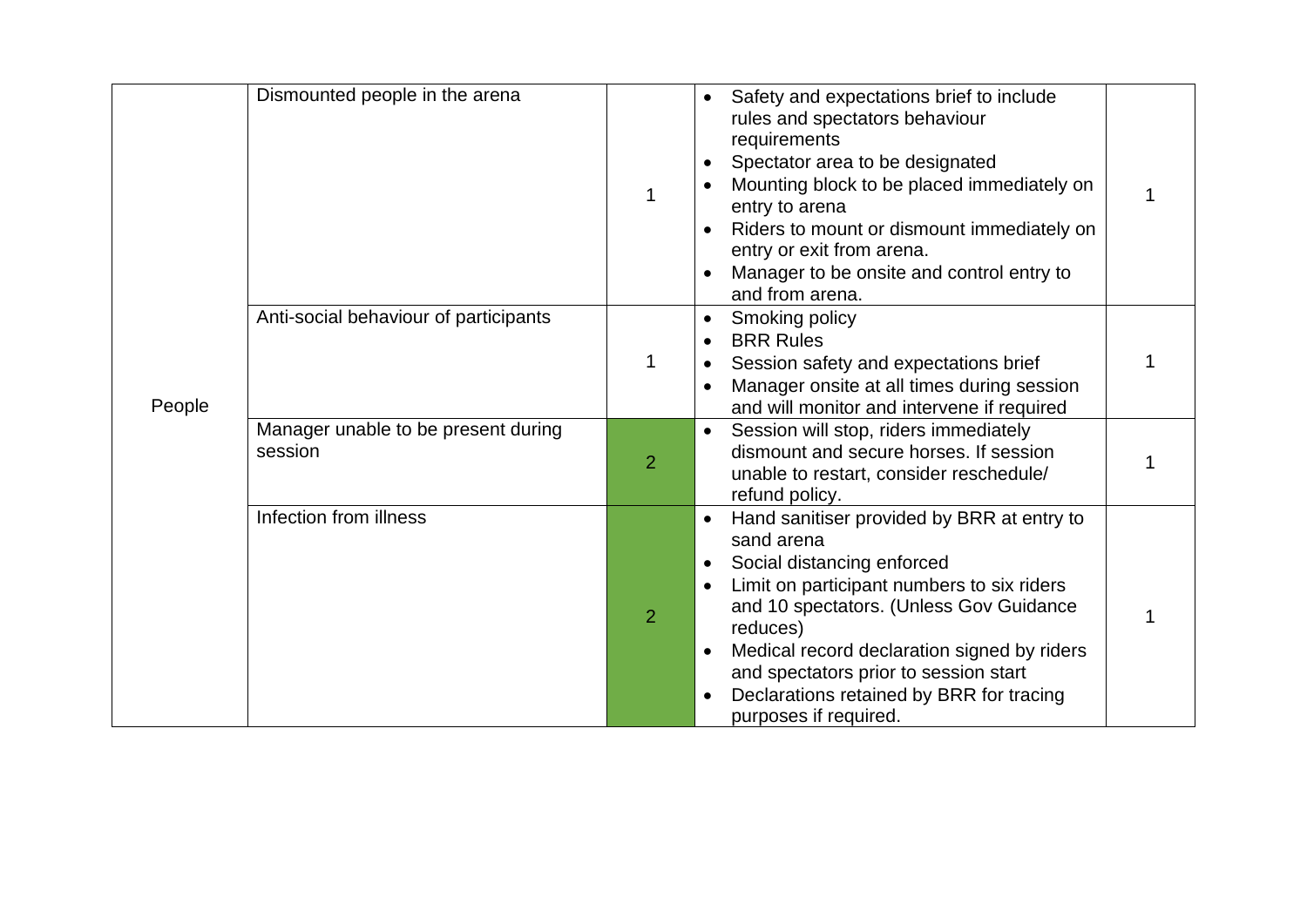| People                           | Injury to Rider                    | $\overline{3}$ | First aid kit at arena gate<br>Manager on site and first aid trained<br>Manager to have charged mobile phone and<br>check for reception and coverage<br>Medical assembly area/evacuation points<br>identified on plan.<br>BRR rules requirement for riders to be<br>intermediate riders<br>Indemnity waiver signed prior to session<br>start<br>Low speed/pressure riding event maintained                                                                                                                             | 3 |
|----------------------------------|------------------------------------|----------------|------------------------------------------------------------------------------------------------------------------------------------------------------------------------------------------------------------------------------------------------------------------------------------------------------------------------------------------------------------------------------------------------------------------------------------------------------------------------------------------------------------------------|---|
|                                  | Obstacles in arena or parking area |                | Manager to check area prior to arrival of<br>participants<br>Safety and expectations brief to include<br>requirements to maintain area free from<br>obstruction<br>If obstruction identified manager to take<br>steps to clear immediately                                                                                                                                                                                                                                                                             |   |
| <b>Facilities /</b><br>Equipment | Collision of vehicles / floats     |                | Participants to be allocated area to park on<br>arrival by manager.<br>Participants to wait on entry while preceding<br>participants' park.<br>Speed limit to remain below 5kms at all<br>times on BRR<br>Drivers to check surroundings of vehicles<br>prior to reversing from parking area<br>If drivers request guide from manager or<br>other participant, all liability remains with<br>driver in control of vehicle<br>If damage caused and fault resolution not<br>achievable police to be called for recording. |   |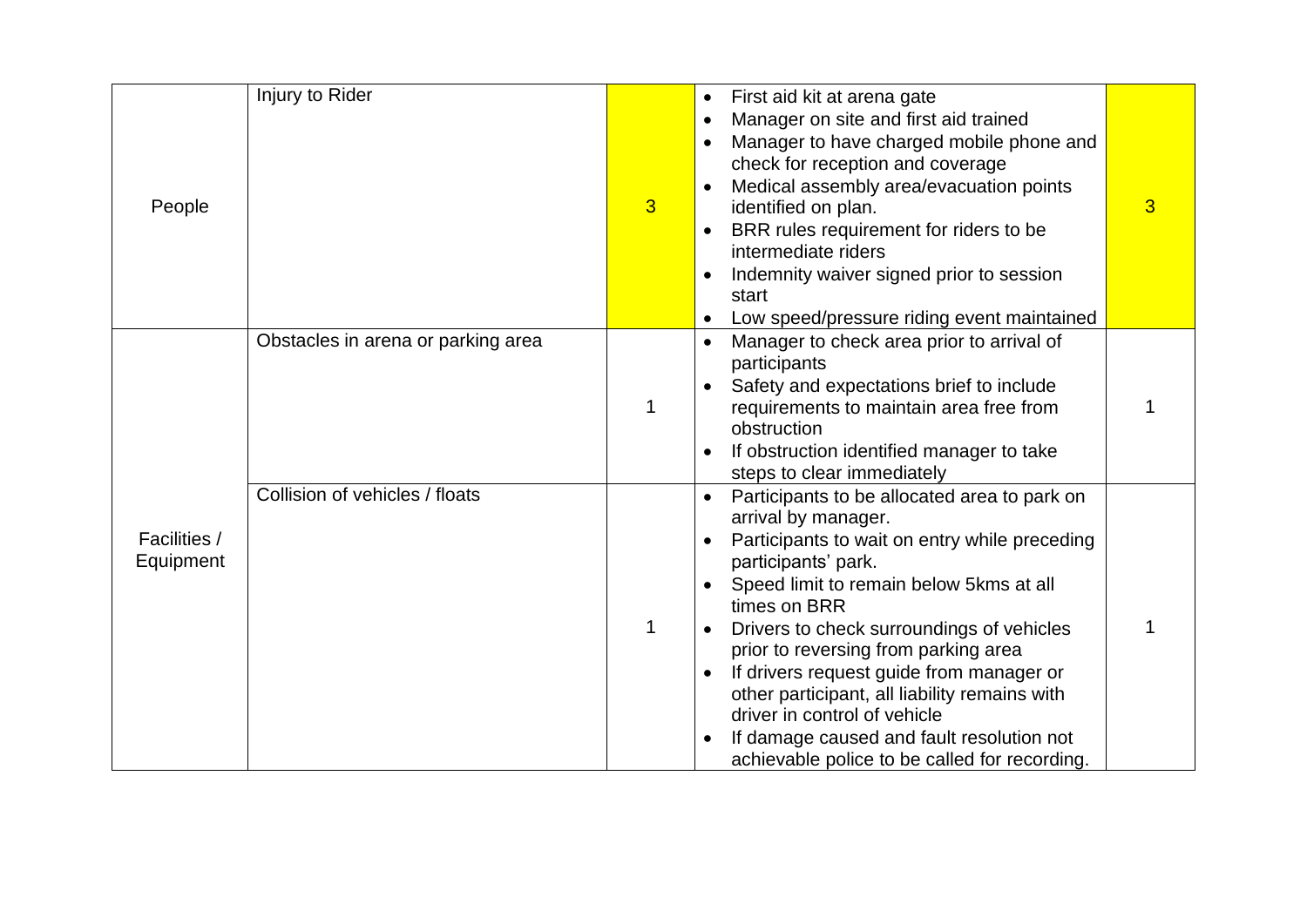| <b>Facilities /</b><br>Equipment | Dust from arena                                   |                | Arena surface to be checked prior to<br>session start for dryness<br>Arena sand to be watered using sprinkler<br>system prior to session if required<br>If excess dust arises, session to be paused<br>and arena watered to keep dust down. |  |
|----------------------------------|---------------------------------------------------|----------------|---------------------------------------------------------------------------------------------------------------------------------------------------------------------------------------------------------------------------------------------|--|
|                                  | Tack failure or Improper equipment set<br>up      | $\overline{2}$ | All riders required to have serviceable tack<br>and if required to have spares.<br>Manager to check tack on entry to arena<br>Safety and expectations brief to include a<br>tack check and confirmation from riders of<br>serviceability    |  |
|                                  | Change of riding conditions                       |                | Manager on site at all times during session<br>and a will monitor conditions.<br>If adverse effects observed on Cattle,<br>Riders or Horses the manager will intervene<br>and end session.                                                  |  |
| Environmental                    | High risk or High temperature weather<br>forecast | $\overline{2}$ | <b>BRR</b> monitor Australian Bureau of<br>Meteorology website and warnings for<br>forecasts<br>Any warning for immediate area, over time<br>of session, will result in cancelation of<br>session                                           |  |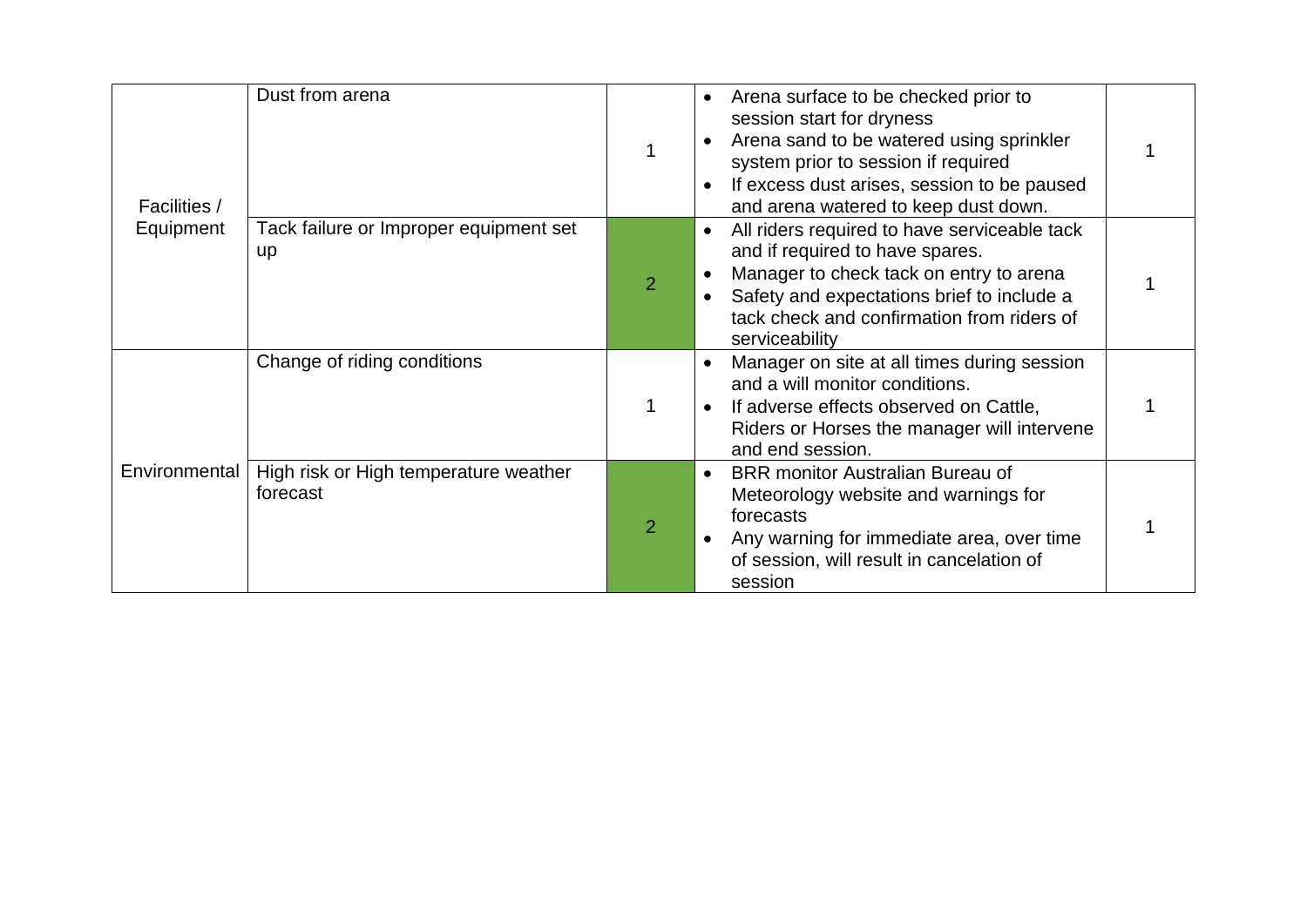### **Annex B to Big Rock Ranch RISK MANAGEMENT PLAN 13Nov20**

**Big Rock Ranch Facilities Plan**

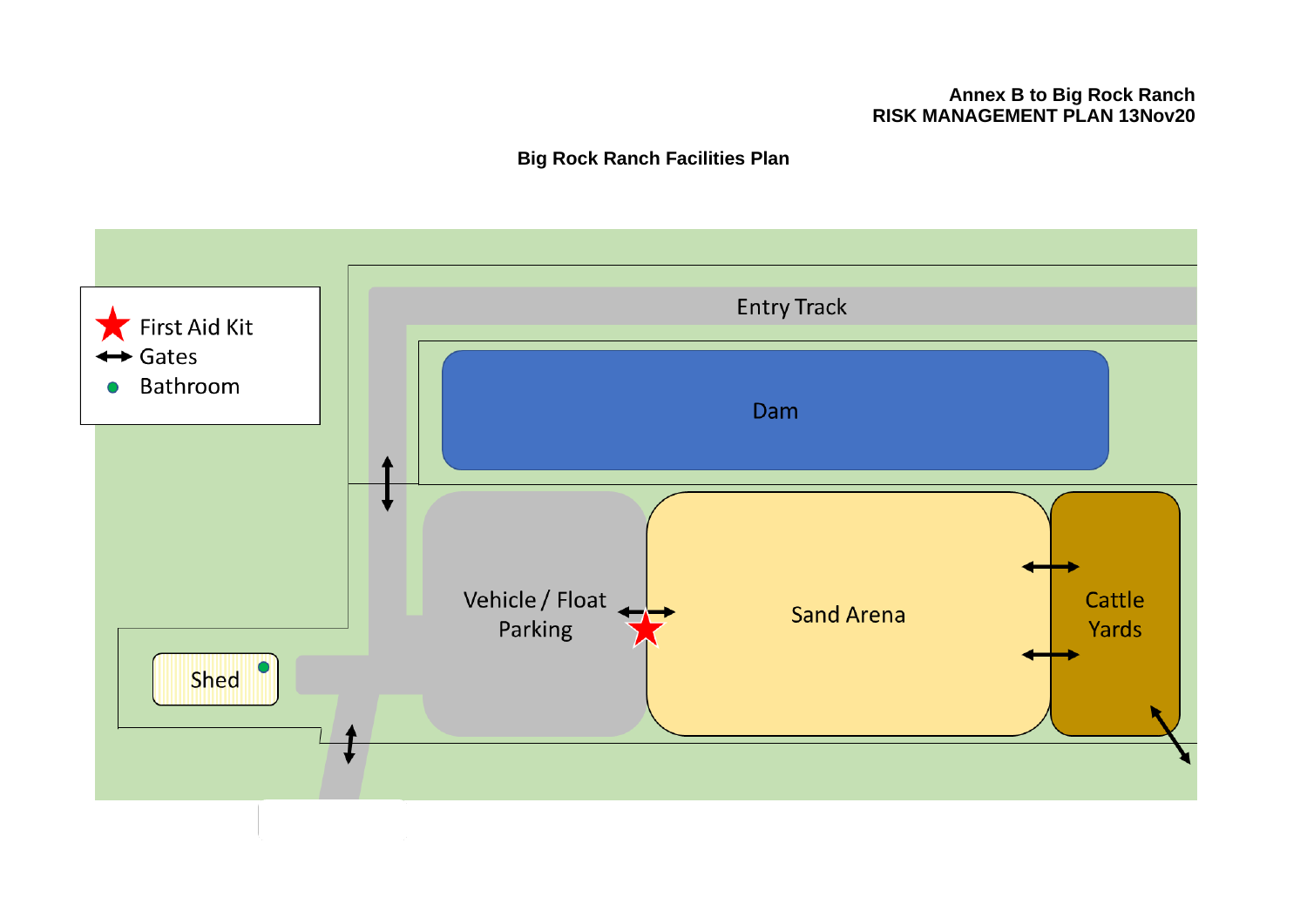## **Annex C to Big Rock Ranch RISK MANAGEMENT PLAN 13Nov20**

# **Big Rock Ranch First Aid Kit Contents**

- o 50 x Adhesive dressings, sterile, individually wrapped
- o Antiseptic/Wound Care saline, sterile, 30ml x2
- o 1 x Bandage shears, 19cm stainless steel
- o 1 x Combine dressing, sterile, 10cm x 20cm
- o 3 x Conforming bandage, 7.5cm x 1.8m unstretched
- o 3 x Conforming bandage, 5cm x 1.8m unstretched
- o 5 x Cotton gauze swabs, (3 per pack), sterile, 7.5cm x 7.5cm
- o 1 x CPR Card
- $\circ$  1 x Emergency blanket, 2.1m x 1.6m in zip lock bag
- o 4 x Eye pads, sterile
- o 3 x Fever scan strip
- o 1 x First Aid Booklet
- o 5 x Hydro gel, sterile 3.5ml sachets
- o 1 x Hypo allergenic adhesive tape, 25mm wide roll
- $\circ$  1 x Ice Pack (instant). One use only.
- $\circ$  5 x Nitrile gloves (1 pair in CPR KIT)
- o 6 x Non-adherent wound dressing, sterile, 5cm x 5cm
- o 3 x Non-adherent wound dressing, sterile, 7.5cm x 10cm
- o 1 x Non-adherent wound dressing, sterile, 10cm x 10cm
- o Note pad (located at the back of the First Aid Booklet) & pencil
- $\circ$  3 x Plastic bags (3 sizes)
- o 2 x Pressure bandage 1 SMART Bandage, heavy duty, 10cm x 2m; 1 medium weight, 10cm x 1.8m
- o 1 x Resuscitation shield, disposable, incl 1 pair gloves & 1 skin cleaning wipe (in CPR KIT)
- o 6 x Safety pins
- o 4 x Saline, sterile, 30ml
- $\circ$  10 x Skin cleaning wipes, with cetrimide (1 with CPR KIT)
- o 10 x Splinter probes, 5 per pack, sterile
- o 2 x Triangular bandage, 96cm x 96cm x 136cm
- o 1 x Tweezers, rust resistant with tip guard, stainless steel
- o 3 x Wound closures (3 per pack), sterile
- o 1 x Wound dressings, No 14 medium, sterile
- o 1 x Wound dressings, No 15 large, sterile